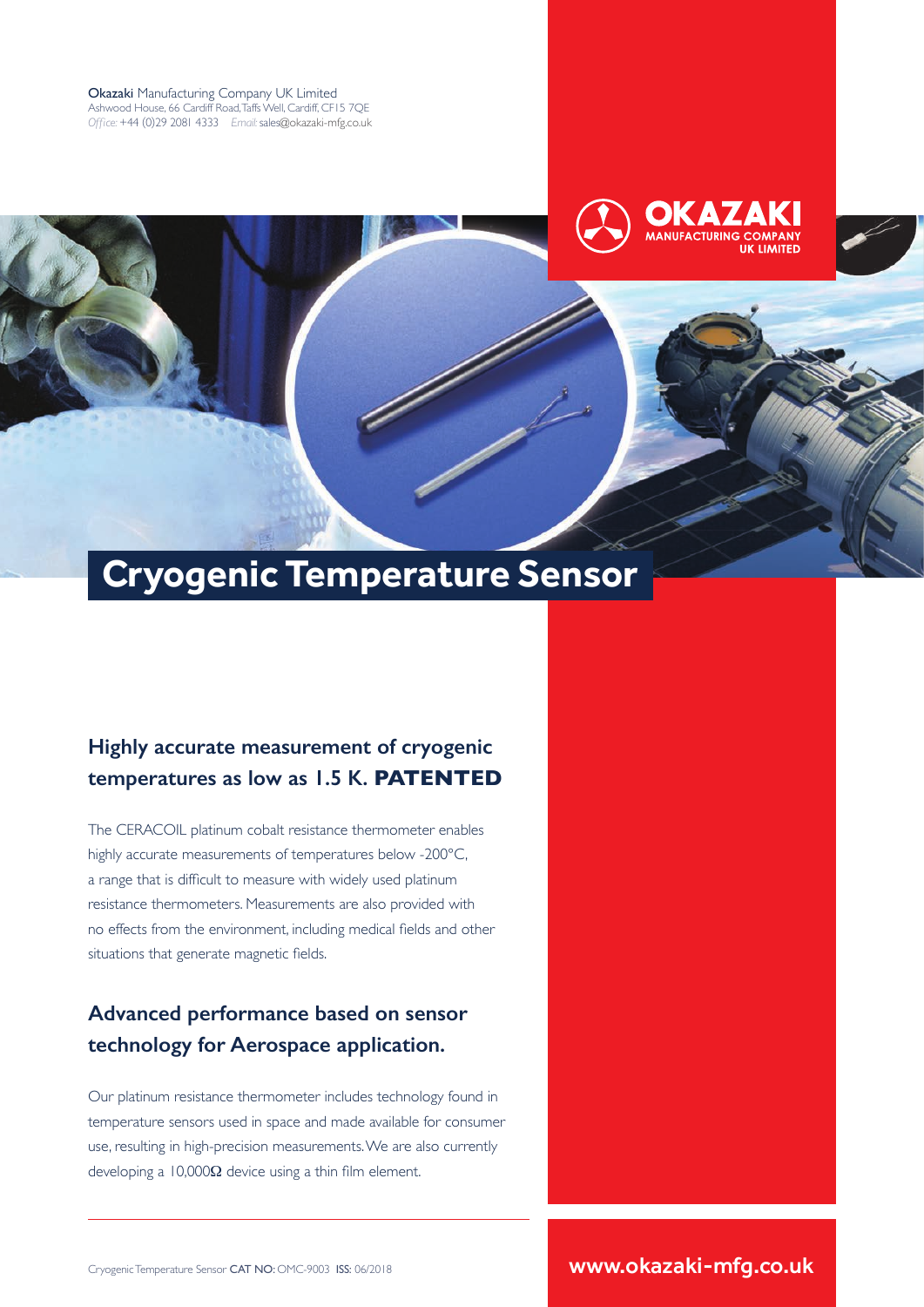## **CERACOIL platinum cobalt resistance thermometer**

#### Patent No.: Patent 5216947 (P5216947)

#### **Specifications:**

- (1) Nominal resistance: PtCo 100Ω / 1000Ω at 0°C
- (2) Measurement temperature range: 1.5 K to 373 K
- (3) Tolerance: ±0.5 K at 4 K to 40 K / ±1 K at 273.15 K
- (4) Reproducibility:  $\pm 20$  mK (at 10 K) /  $\pm 10$  mK (at 20 K) / ±33 mK (at 273.15 K)
- (5) Measuring current: 1 mA
- *Note:* Reproducibility is the change amount from the
- initial value after 1000 heat cycles between 77 K and 300 K.

## **CERACOIL 1000Ω platinum resistance thermometer**

#### **Specifications:**

- (1) Nominal resistance: 1000Ω at 0°C
- (2) Measurement temperature range: 74 K to 373 K
- (3) Tolerance: JIS CLASS A
- (4) Measuring current: 1 mA

## **CERACOIL 100Ω platinum resistance thermometer**

#### **Specifications:**

- (1) Nominal resistance: 100Ω at 0°C
- (2) Measurement temperature range: 74 K to 373 K
- (3) Tolerance: ±0.5 K at 90 K to 130 K ±0.5 K at 273.15 K
- (4) Measuring current: 1 mA

## **External spiral-type 1000Ω platinum resistance thermometer**

#### **Specifications:**

- (1) Nominal resistance: 1000Ω at 0°C
- (2) Measurement temperature range: 4 K to 373 K
- (3) Calibration temperature:
	- 4 K, 77 K or 90 K, 273.15 K, 373.15 K A Temperature – Resistance Characteristics Table based on the
	- calibration value is created and included.
- (4) Measuring current: 1 mA



 **Reference Outline Drawings** 



| 1 I P |  |  |
|-------|--|--|
|       |  |  |

| PtCo         | $D (mm)$ $L (mm)$ |    |
|--------------|-------------------|----|
| $100\Omega$  | 20                | 75 |
| $1000\Omega$ | 35                | 50 |

Capsule type



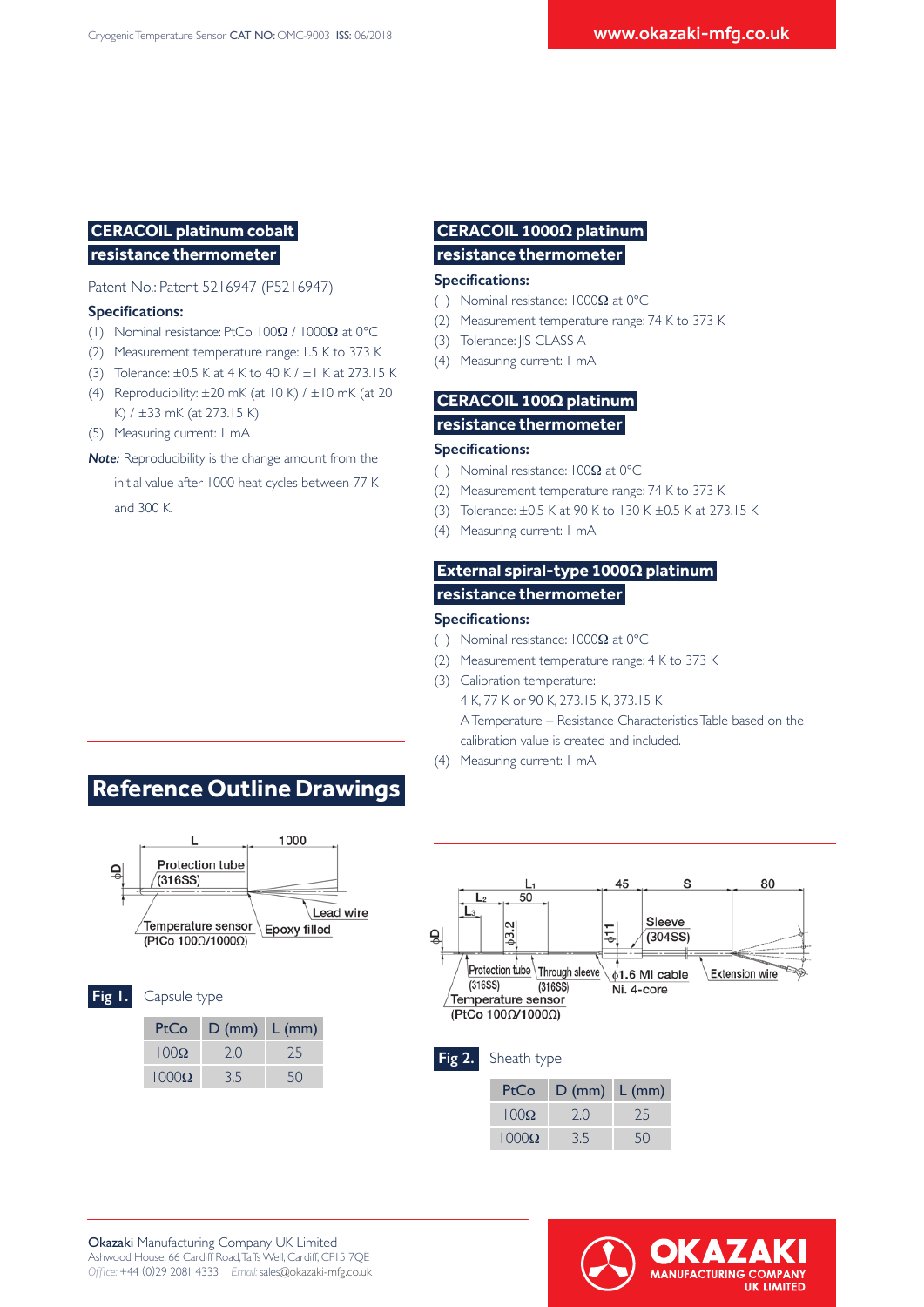# **CERACOIL platinum cobalt resistance thermometer**

| Absolute<br>temperature | <b>Resistance</b> | Absolute<br>temperature | <b>Resistance</b> | Absolute<br>temperature | Resistance | Absolute<br>temperature | <b>Resistance</b> |
|-------------------------|-------------------|-------------------------|-------------------|-------------------------|------------|-------------------------|-------------------|
| K                       | $\Omega$          | K                       | $\Omega$          | K                       | $\Omega$   | K                       | $\Omega$          |
| 1.5                     | 7.329             | 20.0                    | 9.506             | 120.0                   | 44.134     | 220.0                   | 81.094            |
| 2.0                     | 7.421             | 30.0                    | 11.246            | 130.0                   | 47.952     | 230.0                   | 84.680            |
| 3.0                     | 7.606             | 40.0                    | 13.853            | 140.0                   | 51.734     | 240.0                   | 88.252            |
| 4.0                     | 7.792             | 50.0                    | 17.109            | 150.0                   | 55.482     | 250.0                   | 91.811            |
| 5.0                     | 7.937             | 60.0                    | 20.759            | 160.0                   | 59.207     | 260.0                   | 95.356            |
| 6.0                     | 8.066             | 70.0                    | $24.6$            | 170.0                   | 62.906     | 270.0                   | 98.890            |
| 7.0                     | 8.182             | 80.0                    | 28.535            | 180.0                   | 66.583     | 280.0                   | 102.411           |
| 8.0                     | 8.289             | 90.0                    | 32.477            | 190.0                   | 70.239     | 290.0                   | 105.921           |
| 9.0                     | 8.388             | 100.0                   | 36.394            | 200.0                   | 73.875     | 300.0                   | 109.419           |
| 10.0                    | 8.483             | 110.0                   | 40.280            | 210.0                   | 77.493     |                         |                   |

### PtCo 100Ω Temperature – Resistance Table

## PtCo 1000Ω Temperature – Resistance Table

| Absolute<br>temperature | <b>Resistance</b> | Absolute<br>temperature | Resistance | Absolute<br>temperature | <b>Resistance</b> | Absolute<br>temperature | <b>Resistance</b> |
|-------------------------|-------------------|-------------------------|------------|-------------------------|-------------------|-------------------------|-------------------|
| K                       | $\Omega$          | K                       | $\Omega$   | K                       | $\Omega$          | K                       | $\Omega$          |
| 1.5                     | 73.290            | 20.0                    | 95.059     | 120.0                   | 441.337           | 220.0                   | 810.942           |
| 2.0                     | 74.210            | 30.0                    | 112.460    | 130.0                   | 479.515           | 230.0                   | 846.803           |
| 3.0                     | 76.060            | 40.0                    | 138.527    | 140.0                   | 517.338           | 240.0                   | 882.522           |
| 4.0                     | 77.920            | 50.0                    | 171.0889   | 150.0                   | 554.820           | 250.0                   | 918.106           |
| 5.0                     | 79.370            | 60.0                    | 207.587    | 160.0                   | 592.068           | 260.0                   | 953.562           |
| 6.0                     | 80.660            | 70.0                    | 246.107    | 170.0                   | 629.065           | 270.0                   | 988.895           |
| 7.0                     | 81.820            | 80.0                    | 285.346    | 180.0                   | 665.831           | 280.0                   | 1024.109          |
| 8.0                     | 82,890            | 90.0                    | 324.766    | 190.0                   | 702.386           | 290.0                   | 1059.206          |
| 9.0                     | 83,880            | 100.0                   | 363.939    | 200.0                   | 738,747           | 300.0                   | 1094.191          |
| 10.0                    | 84.830            | 10.0                    | 402.804    | 210.0                   | 774.927           |                         |                   |